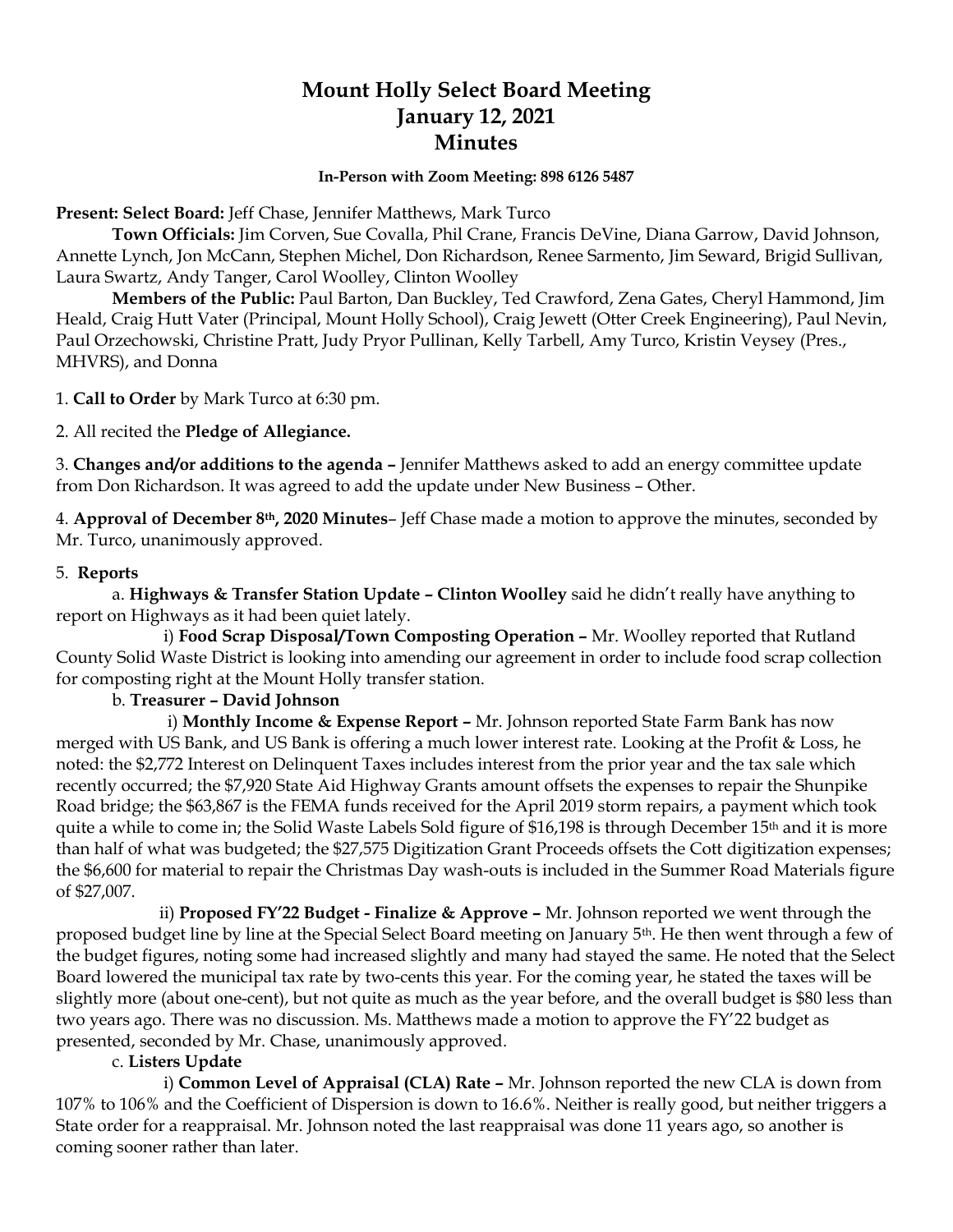Mr. Johnson also reported the Listers are currently reviewing the new parcel maps. There will be a notice in the *Chit Chat* about the new maps. Property owners can make an appointment to come in and review them.

 ii) **Appraiser –** Doug Lemire, the town's appraiser, will be retiring this year. The Listers are discussing a new appraisal approach given Mr. Lemire's up-coming retirement and the implementation of the new State Grand List management software.

iii) **New State of VT Property Tax Management & Grand List Software – Mr. Johnson reported** that the New England Municipal Resource Center (NEMRC) system will be utilized through this year with the option to continue to use it for another year. Once this year's Grand List is complete, there will be training for the Listers on how to use the new State Grand List software.

d. **Mount Holly Planning Commission – Jon McCann** reported the Planning Commission clerk had sent out a bill for the one subdivision fee that had not yet been paid and that fee was received by year's end. Also, all decision letters were mailed out by the end of the year, so the Planning Commission has no loose ends moving into 2021.

e. **Mount Holly Conservation Commission Update – Phil Crane** reported that the Commission continues to work with Castleton University to create a community-wide survey for use by both the Conservation and Planning Commissions. The survey will most likely occur during the spring, and some funds (\$1,000-\$1,500) may be needed. The Commission is also preparing a grant application to study Star Lake. The grant is through the VT Department of Environmental Conservation in an amount up to \$10,000 with no local match. The Select Board had no objections to the pursuit of the grant.

Ms. Matthews noted the fish die-off and poor water quality at Star Lake this past summer. She said that the town health officer used to test Star Lake's water quality during the summer season, but the testing stopped once a charge for the water tests took effect. The fee is minimal. Ms. Matthews asked if we could ask the health officer to once again test the water at Star Lake during the season with the town covering the fee associated with the testing. The Select Board agreed to do so.

Ms. Matthews also noted that the Legislature had changed the tree warden Statutes in the last session to remove any conflicts in the Statutes and to expand the tree warden's responsibilities. The Statute also gives towns the option to adopt a shade tree preservation plan. The VT Urban & Community Forestry Program is currently recruiting six towns to receive free year-long, technical assistance, with a 50-hour local volunteer match, to draft a shade tree preservation plan that would fit the needs and desires of the community. The application is due February 3rd, so it's a tight timeframe. Ms. Matthews asked if perhaps the Conservation Commission might be interested in looking into the program. Mr. Crane said they would. Mr. McCann said the Planning Commission would also look into it, and Brigid Sullivan said the Mount Holly Conservation Trust would as well. Ms. Matthews thanked all for their interest.

f. **Mount Holly Volunteer Rescue Squad Update – Kristin Veysey** reported they were doing well with calls and that all rescue squad members who wanted to be vaccinated against COVID-19 had been. She also reported that the rescue squad building could be a possible vaccination station for community members. If this happens, she will get the word out to the community. Ms. Matthews noted the call log Ms. Veysey sent to Select Board members showing a 95% response rate to calls from July 1, 2020 to January 10, 2021. Mr. Turco commented he had heard lots good things about Rescue and thanked them for their service to the community.

g. **Mount Holly Animal Control Officer Report – Laura Swartz** asked if it would be possible to use a small space in the old recycling shed to house a found animal until the owner is identified. Mr. Turco said she should talk with Mr. Woolley about a space and access, and he was okay with it.

Ms. Swartz also asked if it would be possible to put a sign up at the transfer station listing the days and hours it was open; many out-of-staters are often stopped there unsure of its hours of operation. Mr. Turco said we could do that.

h. **Rutland Regional Transportation Council Update – Clinton Woolley** reported that they plan to setup a website for the MRGPs for ease of access and updating.

i. **Rutland County Solid Waste District Update – Clinton Woolley** reported they are working on the budget. They still have compost bins available for those who would like to purchase one.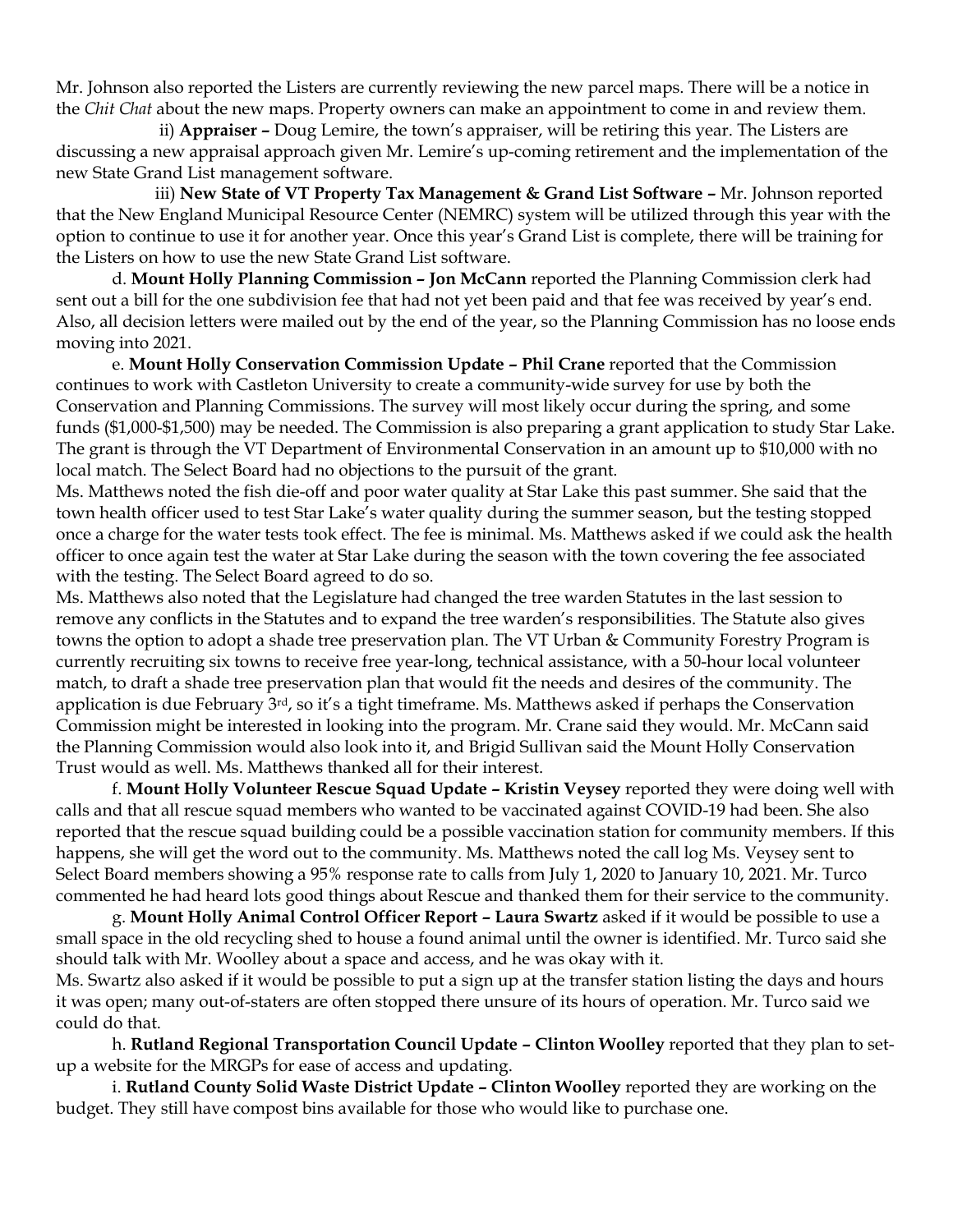### 6. **Ongoing & Old Business**

a. **Mount Holly School/Town Garage Water System – Craig Jewett/Craig Hutt Vater -** Mr. Jewett stated he was here to answer any questions about the school and town garage water system consolidation and to go over the permits the town must sign. Mr. Chase asked about the time line for the project. Mr. Jewett replied the State would like to receive the permits as soon as possible even though construction would not begin until summer, once school is out. The turnaround time on the permits is usually 30-45 days, but probably 60-75 days at this point given the pandemic. Once the permits are in hand, they plan to solicit bids from two to three local contractors. Ms. Matthews asked about the three permits for a public water system and what exactly that meant. Mr. Jewett explained that the town garage well was currently a potable, non-public water system. Once it is tied in with the school and consistently serving a larger number of people on a regular basis, it becomes a public water system. The town will be named on the final permit for the public water system. Mr. Turco asked about town liability. Mr. Jewett explained that the school would be responsible for the water system with the school as its owner and operator. Ms. Matthews asked if there would be a contractual agreement between the school and the town spelling out those responsibilities. Mr. Turco expressed concern about taking on any liabilities for the town. Ms. Matthews stated she had called the town attorney but had not yet heard back from him. It was decided that once the town attorney reviews the applications, the Select Board will get in touch with Mr. Jewett re: next steps.

b. **Local Hazard Mitigation Plan Update –** Mr. Chase reported that there were no public comments on the plan. The plan has now been sent to VT Emergency Management for approval. Once that process is complete, the plan will need to be adopted by the Select Board, most probably in March.

c. **Independent Audit Update –** Ms. Matthews stated that the RFP packets were mailed last week to five firms: four in VT, and one in Maine to a firm which performs audits for a number of municipalities here in VT. The proposals are due on February 8<sup>th</sup> with the initial opening and review scheduled for the February 9<sup>th</sup> Select Board meeting. The Select Board will decide on a firm at the March 9th meeting, which provides a month for review of the proposals, the firms, their audit approach and procedures, as well as time to contact references. The RFP can also be found on the website. Ms. Matthews noted she had already received questions from one of the firms.

d. **Select Board Admin. Assistant Position –** Ms. Matthews noted the position has been advertised in the *Vermont Journal*, the *Rutland Herald*, the *Chit Chat,* and on the website since October with no interest expressed to date. She noted that those who do admin work might consider the job description and the number of hours provided to complete the work as unrealistic. The budget included an increased amount for the position based on 15 hours a week, up from ten, in the hopes of garnering more interest. Mr. Turco suggested contacting a temp service to fill the job.

e. **Lowery Property – VT Route 103 –** Ms. Matthews reported that the mobile home in question is not in the State right-of-way. She also reached out to her contact at the Agency of Natural Resources, who suggested we start with a visit from the town health officer to investigate the discharge issue. Mr. Turco stated the mobile home is in a temporary position with no septic, no water, and no power hook-ups. Ms. Matthews will contact the town health officer and ask him to investigate and for a report at the February Select Board meeting.

## f. **Junk Ordinance Letters**

# i) **Bussino & Wyman – Shunpike Road**

#### ii) **Taylor – VT Route 103**

Mr. Turco reported on the email received from Grover Taylor, Jr. explaining that he and his bother run a business in MA and are unable to come to VT at present due to the pandemic and the quarantine requirements. He would like some additional time to do the cleanup. Ms. Matthews reported that Constable Paul Faenza hand delivered the most recent letters from the Select Board to both the Taylor and Bussino residences. The letter to Mr. Wyman was sent certified mail and the return postcard has been received. To date, there has been no response from either Mr. Bussino or Mr. Wyman. Mr. Turco will pull together a list of names of individuals who pick up junk vehicles, which can then be sent to the property owners. He will also contact Mr. Bussino.

**g. Other –** There was no additional Ongoing & Old Business this evening.